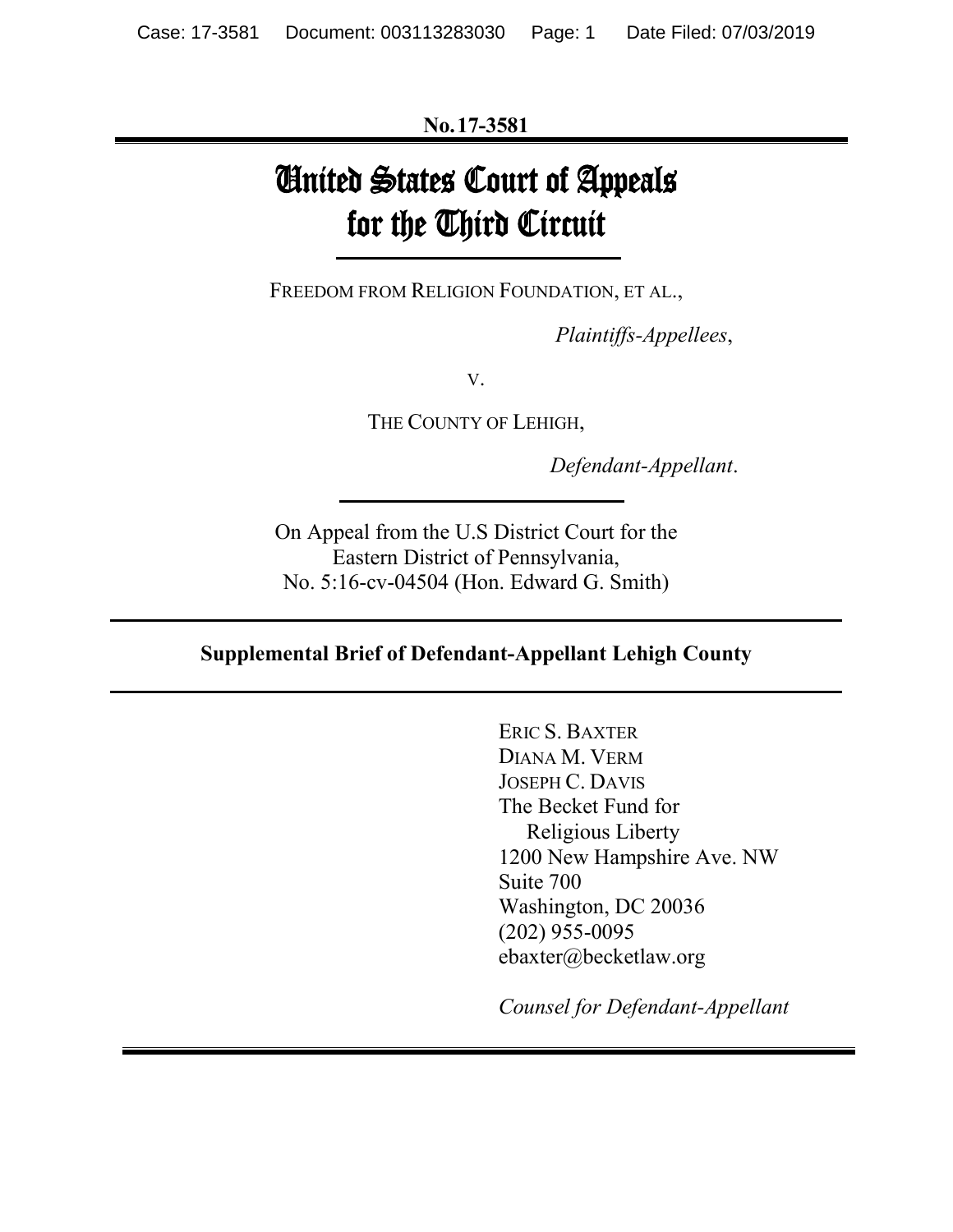# **TABLE OF CONTENTS**

# **Page**

| Ι. | <i>American Legion</i> confirms that Lehigh County's seal |                                                                  |  |
|----|-----------------------------------------------------------|------------------------------------------------------------------|--|
|    |                                                           | A. Longstanding religious displays have a strong presumption     |  |
|    | <b>B.</b>                                                 | The cross on Lehigh County's seal falls easily within            |  |
| П. |                                                           |                                                                  |  |
|    |                                                           | III. This Court should apply <i>American Legion</i> to the facts |  |
|    |                                                           |                                                                  |  |
|    |                                                           |                                                                  |  |
|    |                                                           |                                                                  |  |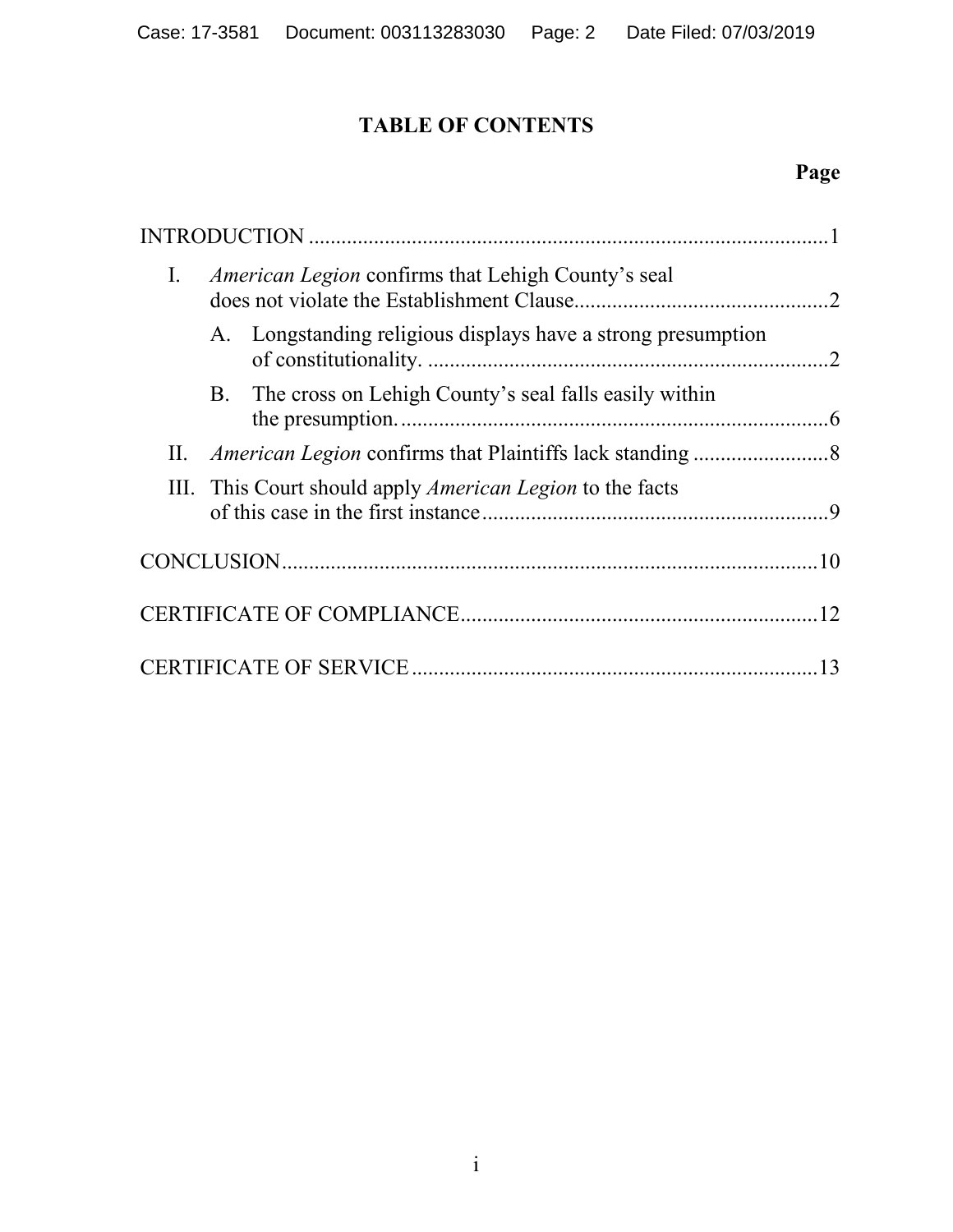## **TABLE OF AUTHORITIES**

# **Page(s)**

## **Cases**

| American Legion v. American Humanist Association,      |  |
|--------------------------------------------------------|--|
| Freethought Soc'y of Greater Phila. v. Chester County, |  |
| Kamen v. Kemper Fin. Servs., Inc.,                     |  |
| In re Krebs,                                           |  |
| Lemon v. Kurtzman,                                     |  |
| Pleasant Grove City v. Summum,                         |  |
| Schuchardt v. President of the United States,          |  |
| Van Orden v. Perry,                                    |  |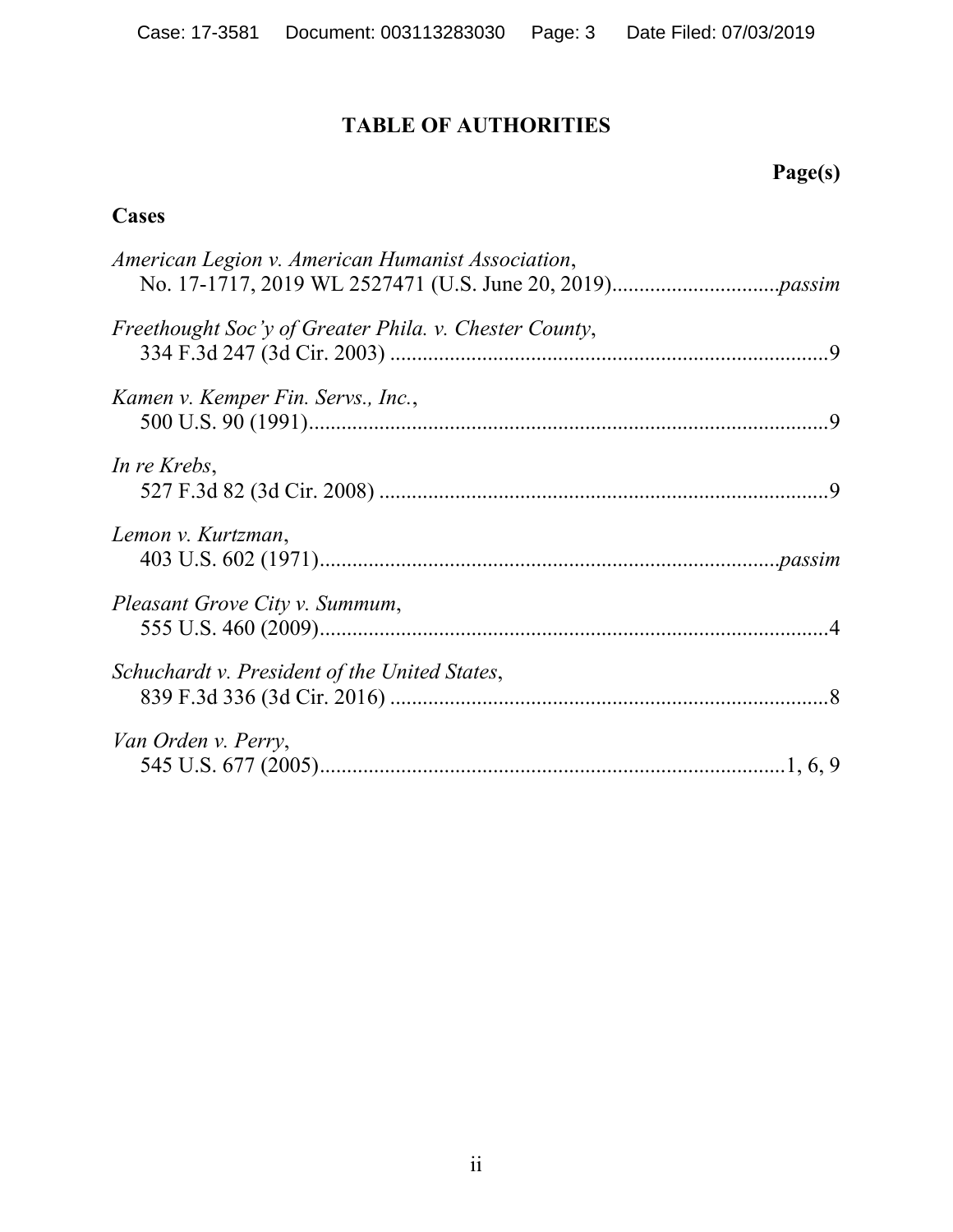#### **INTRODUCTION**

In *American Legion v. American Humanist Association*, the Supreme Court clarified how the Establishment Clause applies to "religiously expressive monuments, symbols, and practices" on government property. No. 17-1717, 2019 WL 2527471, at \*15 (U.S. June 20, 2019). First, a majority of the Justices confirmed that, in this context, the long-marginalized *Lemon* test does not apply. *Id*. at \*4 (plurality); *id*. at \*20 (Kavanaugh, J., concurring); *id*. at \*23 (Thomas, J., concurring); *id*. at \*25 (Gorsuch, J., concurring). Second, the Court held that "[t]he passage of time gives rise to a strong presumption of constitutionality," *id*. at \*15, noting place names that are "rooted in religion" like "Bethlehem, Pennsylvania"; religious mottos on government seals "like Arizona's, '*Ditat Deus*' ('God Enriches'); and flags "like Maryland's, which has included two crosses since 1904," as presumptively permissible examples, *id*. at \*14 & n.22. And third, the Court indicated that the presumption could be overcome only in rare situations, like when evidence clearly demonstrates that the religious expression "deliberately disrespect[s]" others. *Id*. at \*18. Absent such stark circumstances, the Court explained, the removal of religiously expressive monuments, symbols, and practices "would be seen by many not as a neutral act but as the manifestation of 'a hostility toward religion that has no place in our Establishment Clause traditions.'" *Id*. at \*4 (citing *Van Orden v. Perry*, 545 U.S. 677, 704 (2005) (Breyer, J., concurring in judgment)).

Applying these standards confirms that Lehigh County's seal (and the flag that includes it) does not violate the Establishment Clause. Indeed, the Court's ruling suggests that the seal creates no harm that could give Plaintiffs standing to sue in the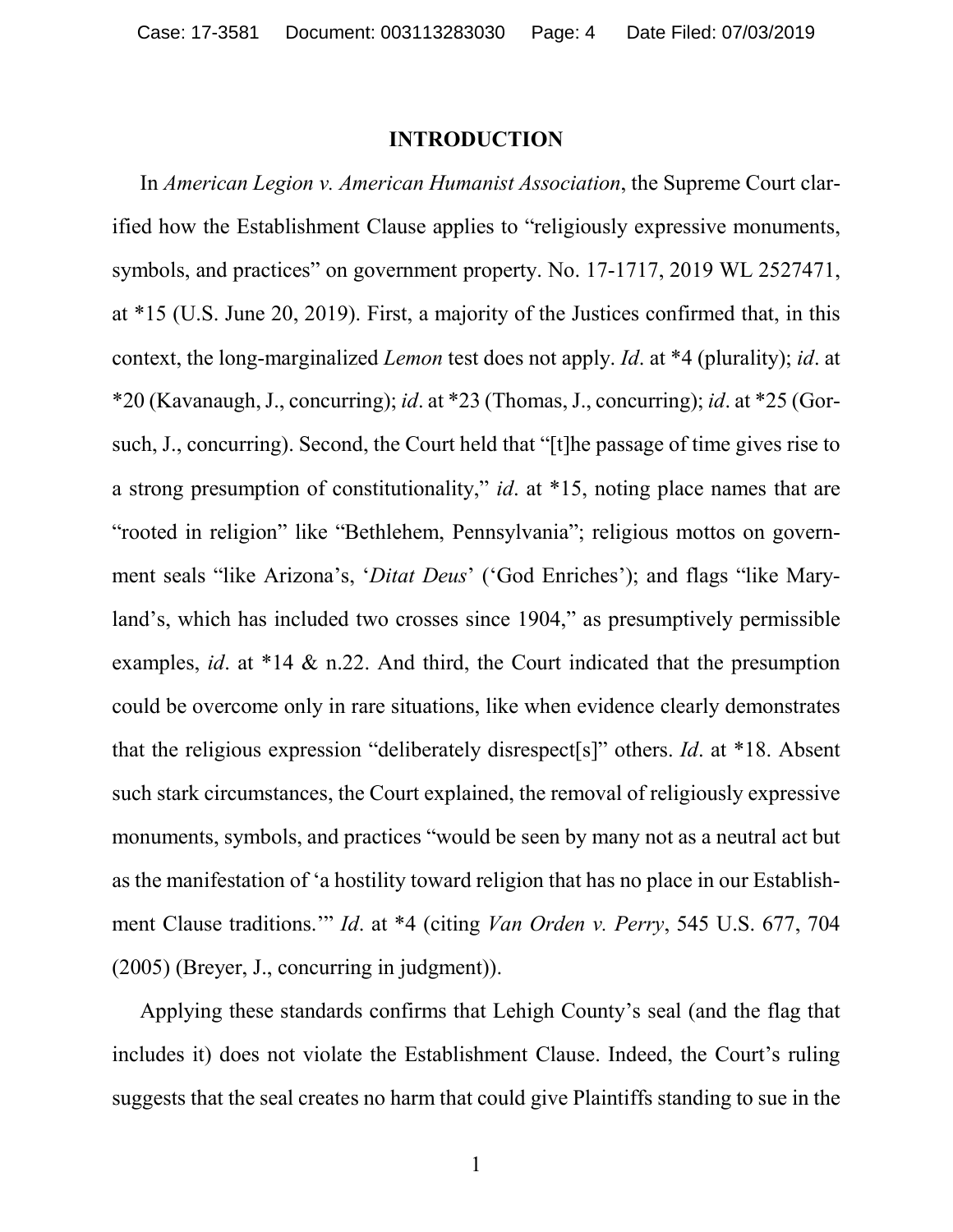first place. This Court thus should reverse and remand for entry of judgment in Lehigh County's favor, without other proceedings in the district court.

### *American Legion* **confirms that Lehigh County's seal does not violate the Establishment Clause.**

*American Legion* turns Plaintiffs' arguments on their head. Where Plaintiffs argue there is no "presumption of constitutionality" for historical, religiously expressive images, Resp. 28, the Supreme Court applies a "strong presumption of constitutionality," *American Legion*, 2019 WL 2527471, at \*15. And where Plaintiffs argue that removing religious "relics of the past" suggests no hostility to religion, at least when they are "still being used," Resp. 39, the Supreme Court concludes that removing religious displays would appear "aggressively hostile to religion," pointing specifically to actively used official symbols like city names, seals, and flags. *American Legion*, 2019 WL 2527471, at \*14; *see also id*. at \*16 ("few would say that the State of California is attempting to convey a religious message by retaining" city names like "San Diego" or "Los Angeles," but "it would be something else entirely if the State undertook to change . . . those names"). In short, *American Legion* confirms that the Establishment Clause does not require Lehigh County to strip the cross from its seal, particularly since the image fittingly recalls the religious people who played a leading role in settling Lehigh County in pursuit of religious freedom.

#### **A. Longstanding religious displays have a strong presumption of constitutionality.**

*American Legion* involved a 32-foot Latin cross on government land in Bladensburg, Maryland. The cross was erected in 1925 and acquired by the government in 1961. *American Legion*, 2019 WL 2527471, at \*7, \*8. More than 50 years later, the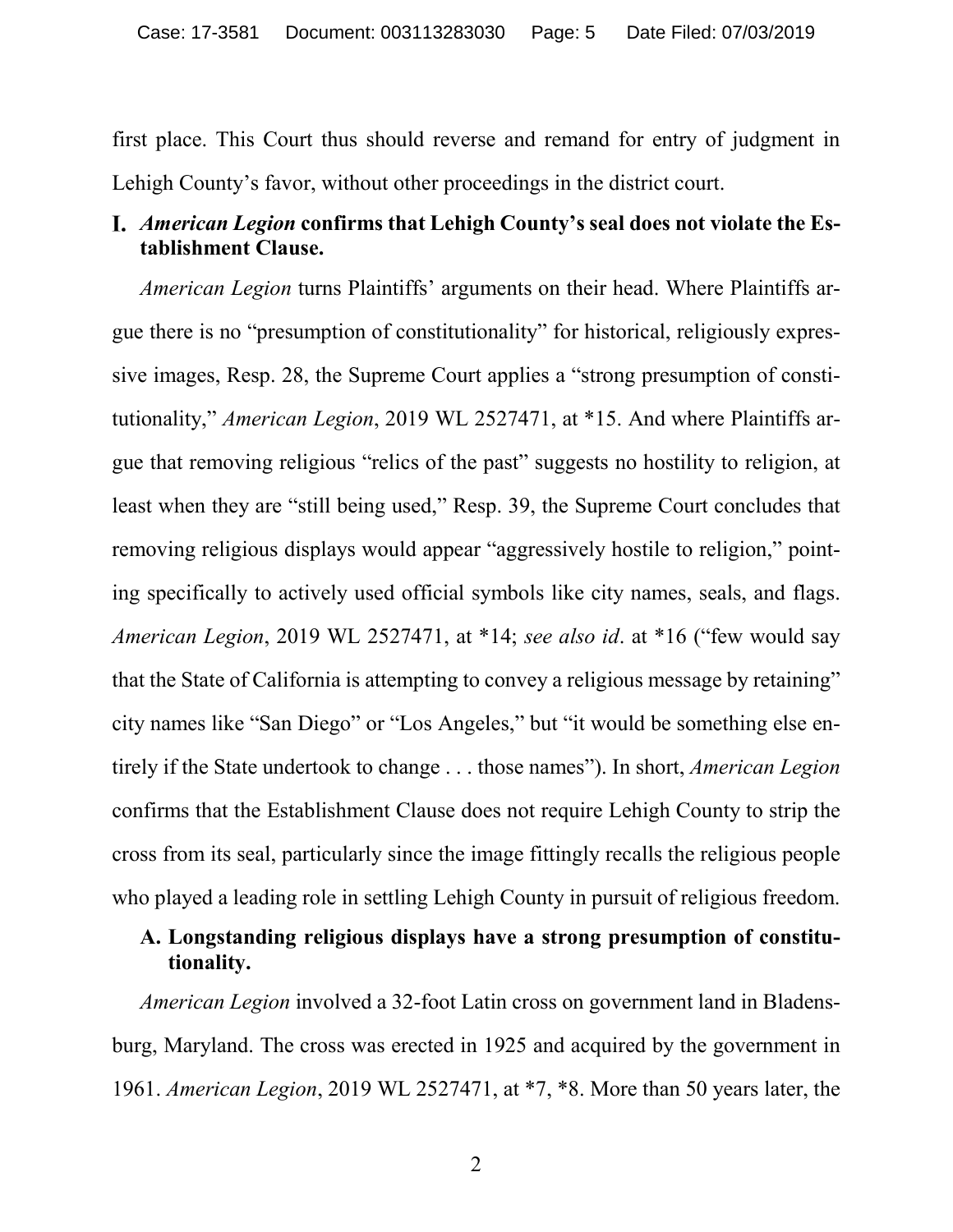American Humanist Association challenged the cross under *Lemon v. Kurtzman*, 403 U.S. 602 (1971), arguing that it violates the Establishment Clause. *Id*. at \*9. The Fourth Circuit agreed. *Id*. But the Supreme Court reversed, upholding the cross 7–2 and clarifying the standards for assessing "religiously expressive monuments, symbols, and practices" on government property. *Id*. at \*15.

In upholding the cross, six Justices agreed that *Lemon* does not apply to religious displays. Writing for a plurality, Justice Alito concluded that "the *Lemon* test presents particularly daunting problems" that "counsel against" its application in cases "involv[ing] the use, for ceremonial, celebratory, or commemorative purposes, of words or symbols with religious associations." *Id*. at \*12 (Alito, J., joined by Roberts, C.J., Breyer, J., and Kavanaugh, J.). Justice Kavanaugh went further, explaining that "[a]s this case again demonstrates, th[e] Court no longer applies the [*Lemon*] test " in "any" Establishment Clause cases. *Id*. at \*20 (Kavanaugh, J., concurring). Justice Thomas, in a concurring opinion, "agree[d]" with the part of the plurality opinion that "rejects [*Lemon's*] relevance" to religious displays and likewise would have taken "the logical next step" to "overrule the *Lemon* test in all contexts." *Id*. at \*25 (Thomas, J., concurring). Finally, Justice Gorsuch "agree[d] with all this," concluding that "*Lemon* was a misadventure," "flawed in its fundamentals," "unworkable in practice," and "inconsistent" with "history" and "precedents." *Id*. at \*28, \*27 (Gorsuch, J., concurring) (cleaned up). Thus, six Justices agreed that *Lemon* no longer applies to religious displays.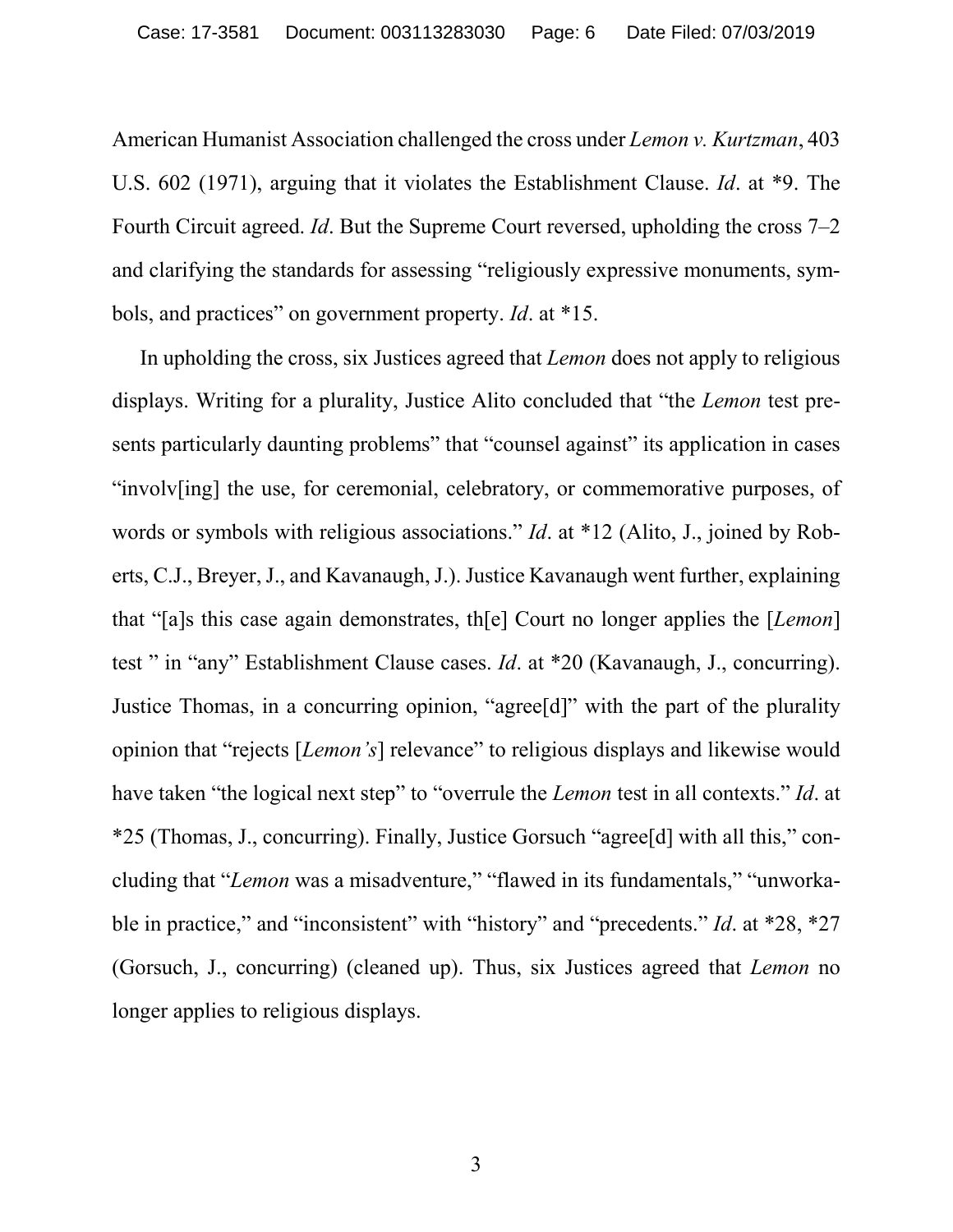Beyond the multiple opinions rejecting *Lemon*, a seven-Justice majority held that there is "a strong presumption of constitutionality" for longstanding religious displays. *Id*. at \*15. The Court grounded this presumption in four considerations. First, identifying the "purpose" of "monuments, symbols, or practices that were first established long ago" is "especially difficult," and it would be "inappropriate for courts to compel their removal or termination based on supposition." *Id*. at \*12. Second, "as time goes by, the purposes associated with an established monument, symbol, or practice often multiply." *Id.* at \*13. And even for those originally "infused with religion," the "passage of time may obscure that sentiment," with communities choosing to preserve religious elements "for the sake of their historical significance or their place in a common cultural heritage." *Id*. Third, "just as the purpose for maintaining a monument, symbol, or practice may evolve, 'the message conveyed [also] may change over time.'" *Id*. at \*13 (quoting *Pleasant Grove City v. Summum*, 555 U.S. 460, 477 (2009) (cleaned up)). The majority cited "Notre Dame in Paris"; religious place names throughout the United States, and religious mottos on many states' seals and flags as examples of government-associated religious expressions that, while "undoubtedly motivated" by religion originally, have "become embedded features of a community's landscape and identity" and are valued broadly by many "without necessarily embracing their religious roots." *Id.* at \*14. Even just "[f]amiliarity itself," the Court concluded, "can become a reason for preservation." *Id*. Fourth, "when time's passage imbues a religiously expressive monument, symbol, or practice with this kind of familiarity and historical significance, removing it may no longer appear neutral, especially to the local community for which it has taken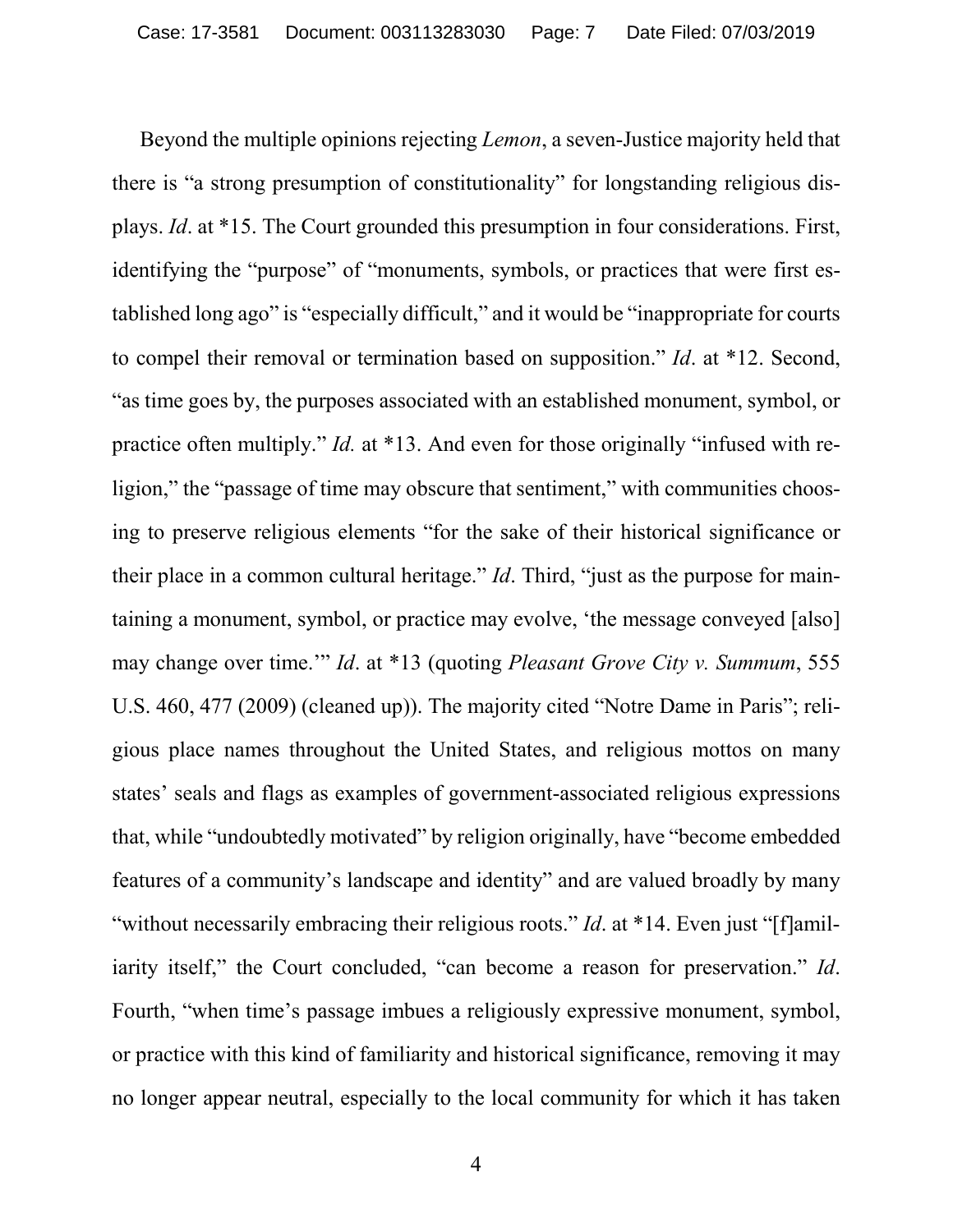on particular meaning." *Id*. Instead, "tearing down monuments with religious symbolism and scrubbing away any reference to the divine will strike many as aggressively hostile to religion" and as "evocative, disturbing, and divisive." *Id*. Based on these considerations, the Court concluded that "[t]he passage of time gives rise to a strong presumption of constitutionality." And the Court identified only one way this "strong" presumption might be overcome: if the religious expression "deliberately disrespected" others. *Id.* at \*18.

Simply choosing to honor individuals in a way that acknowledges the role of religion in their lives does not override the presumption. Rather, *American Legion*  makes clear that it is entirely "natural and appropriate" when honoring particular individuals to "invoke the symbols" that are meaningful "for those who are memorialized." *Id*. at \*19. Thus, "Stars of David or other symbols of Judaism" are appropriate at Holocaust memorials. *Id*. And Latin crosses—"the same symbol that marks the graves of so many of [the soldiers] near the battlefields where they fell"— are appropriate as World War I memorials. *Id*. "[M]any memorials for Dr. Martin Luther King, Jr.," the Court noted, including the "Martin Luther King, Jr. Civil Rights Memorial Park in Seattle," which was dedicated in 1991, "make reference to his faith," and the "National Statuary Hall in the Capitol honors a variety of religious figures" with religious imagery, such as New Mexico's statue of "Po'Pay, a Pueblo religious leader[,] with symbols of the Pueblo religion," which was installed in 2005. *Id*. at \*16. Regardless whether such religious expressions are shared or accepted by others in the community, they are entirely appropriate to recall who the individuals were,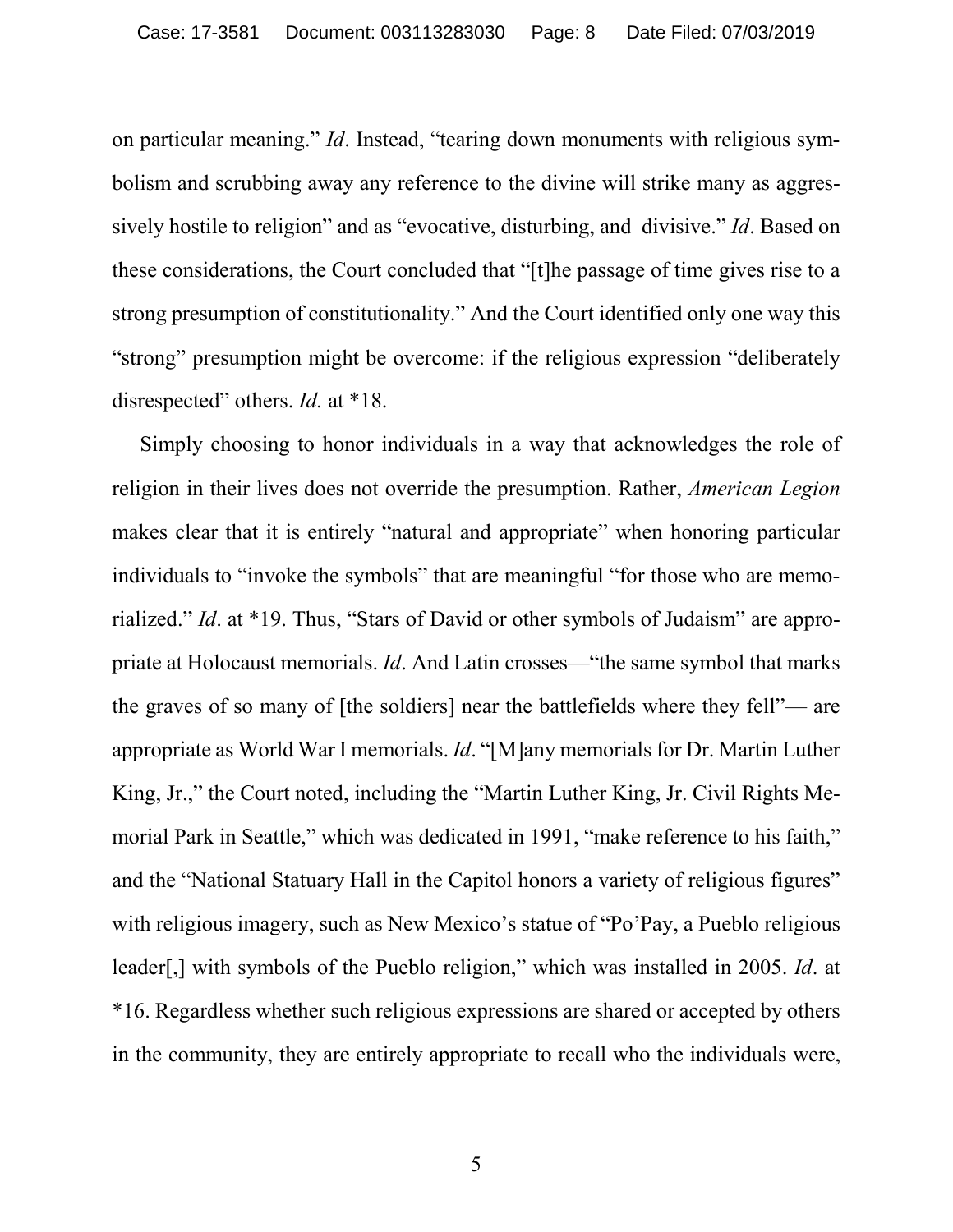to honor their "important role" in history, and to "acknowledge[] the centrality of faith" in their lives. *Id*.

#### **B. The cross on Lehigh County's seal falls easily within the presumption.**

At over 70 years old, the cross on Lehigh County's seal plainly falls within the scope of "longstanding monuments, symbols, or practices" to which *American Legion* lends a strong presumption of constitutionality. *Id.* at \*13, \*15. The seal was adopted in 1944 and, like the Bladensburg cross, existed as a government symbol for "more than 50 years" before it was challenged. *Id.* at \*9; App. 94; *see also Van Orden*, 545 U.S. at 702 (Breyer, J., concurring) (finding 40-year-old symbol's age to be "determinative"). Moreover, the cross was included to commemorate the County's earliest settlers, who were Christians seeking religious freedom, much like the names "Bethlehem, Pennsylvania," "Las Cruces, New Mexico," and "Corpus Christi, Texas" reflect the beliefs of those cities' earliest settlers. *Id.* at \*14; *see* Br. 16, 27. As in *American Legion*, the seal has taken on "historical significance" over time and has "become [an] embedded feature[] of [the] community's landscape and identity." *Id.* at \*13-14. "[S]crubbing away" the cross would send the same message of hostility toward religion that "has no place in our Establishment Clause traditions." *Id*. at \*4. In these respects, the Lehigh County cross is on all fours with the Bladensburg cross.

Nor is there any basis to override the presumption of constitutionality. Plaintiffs have made no argument that including the cross on the seal was done to "deliberately disrespect[]" others or even that it has had that effect at any time down to the present day. *Id.* at \*18. To the contrary, the individual Plaintiffs concede that they have not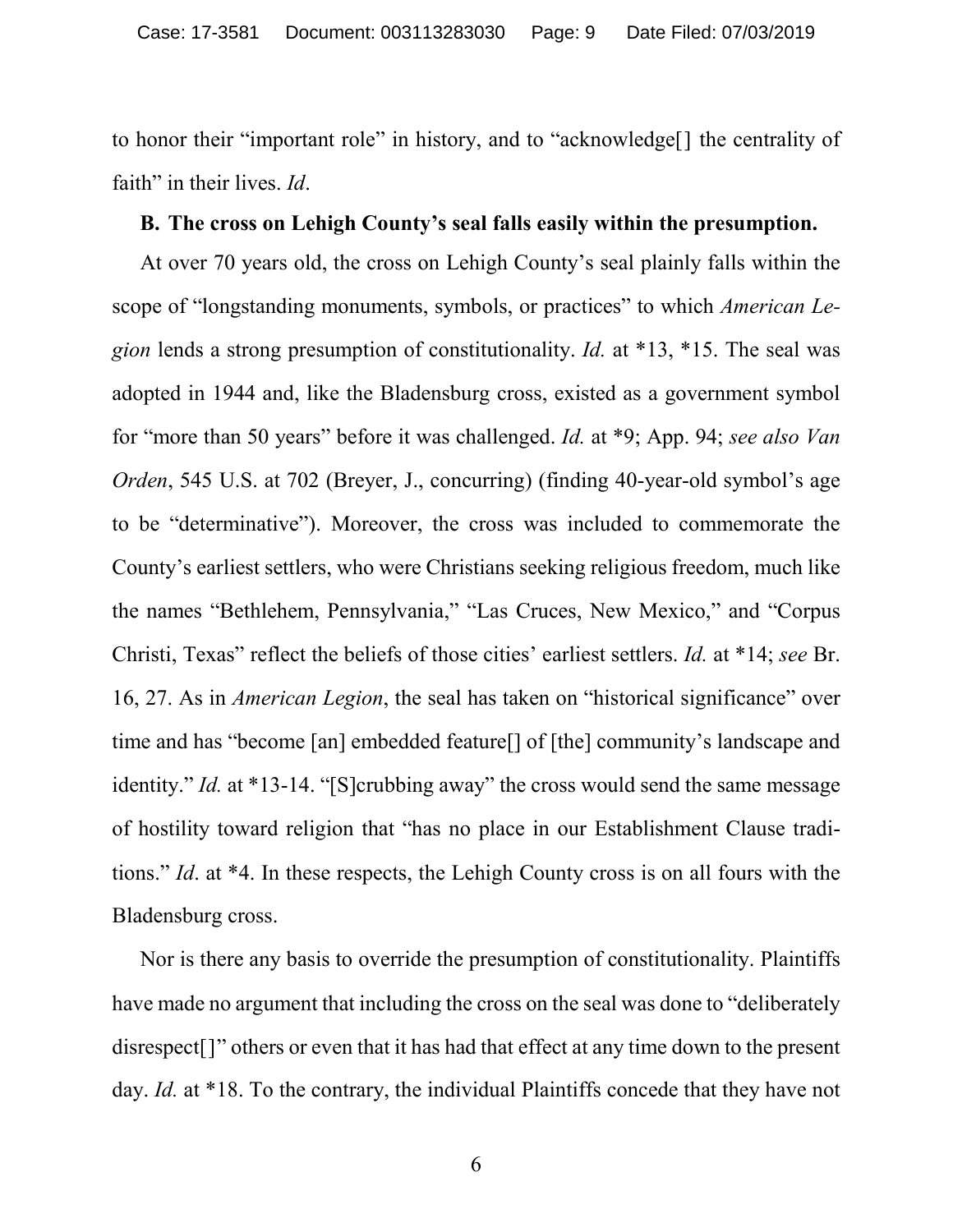"been discriminated against" because of their atheism, App. 190, and did not notice, or did not complain about, the cross until the lead-up to this lawsuit, App. 205, 209- 10, 183, 192-93. They merely quibble that the image "no longer fits our community," App. 164-65, should be "more inclusive," App. 217, 223, and is "problematic," apparently because "Christians have a lot to do with murder," App. 134-35. But Plaintiffs' mere disagreement with the cross's presence on the seal is plainly insufficient to overcome the "strong presumption of constitutionality." *American Legion*, 2019 WL 2527471, at \*15.

Finally, Plaintiffs' arguments that there was illicit purpose in Commissioner Hertzog's statement that he designed the seal to honor "the God-fearing people which are the foundation and backbone of the County," App. 99, or in the County's later statement that it preserved the seal to "honor the Christians who settled in Lehigh County," App. 83, 87, are even more unavailing now than they were before *American Legion*, for at least three reasons. First, "purpose" and "message" are *Lemon* factors that no longer apply in this context. *Id*. at \*12 (plurality); *id*. at \*20 (Kavanaugh, J., concurring); *id*. at \*23 (Thomas, J., concurring); *id*. at \*25 (Gorsuch, J., concurring). Second, *American Legion* explicitly recognized that it is permissible to "honor[] important figures," including "original . . . settlers," by "includ[ing] a symbolic reference to [the] faith" of the persons being commemorated. *American Legion*, 2019 WL 2527471, at \*16. Finally, even if there were significant uncertainty or dispute about the underlying purpose or message of Lehigh County's seal, that is precisely why the *American Legion* Court adopted its presumption. *Id*. at \*16-17. Outside of Commissioner Hertzog's statement two years after the fact, there is *no*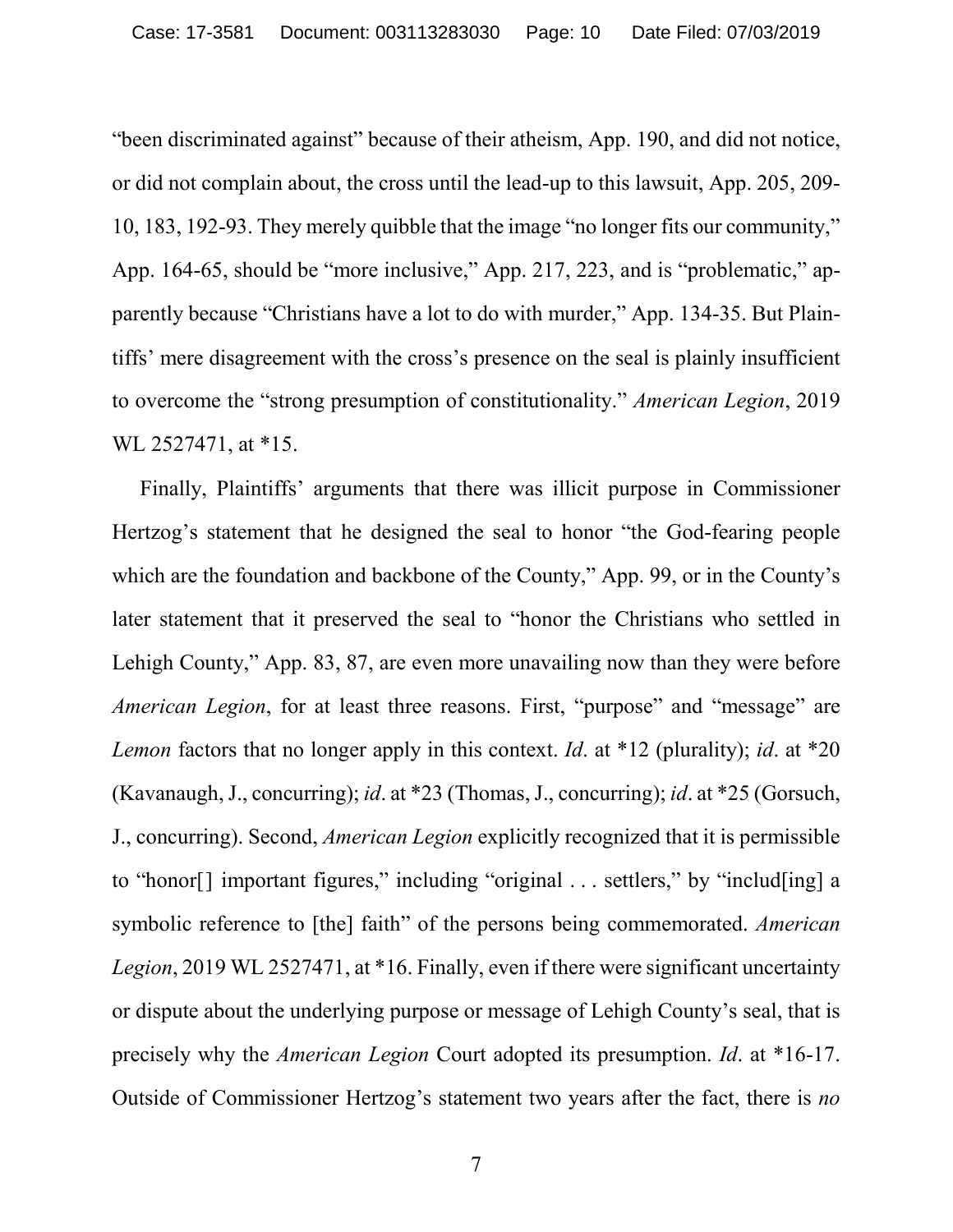evidence here about the intent of the County Commission when it adopted the seal in 1944. Reply 22-23. Like *American Legion* then, this case "is illustrative" that there is "often" "no way to be certain about the motivations of the men who were responsible" for "old monuments, symbols, and practices"; that, in any event, the purpose and message of symbols can change over time; and that it would therefore "be inappropriate for courts to compel their removal or termination based on supposition." *Id.* at \*15, 16-17. And if "[f]amiliarity itself" can "become a reason for preservation," Plaintiffs' disagreement with the current Commission's analysis of the Hertzog statement, Resp. 17-18, is ultimately beside the point. *Id*. at \*14.

#### *American Legion* **confirms that Plaintiffs lack standing.**

In its earlier briefing, Lehigh County explained that standing requires an injury that could "plausibly" establish the cause of action asserted. Reply 2-3 (citing *Schuchardt v. President of the United States*, 839 F.3d 336, 344 (3d Cir. 2016)). In *American Legion*, Justice Gorsuch confirmed this argument, noting that "[w]ith *Lemon*  now shelved," the psychological offense of seeing religiously expressive monuments, symbols, or practices in the public square can no longer plausibly be used to establish an Establishment Clause violation. 2019 WL 2527471, at \*28 (Gorsuch, J., concurring); *see also id*. at \*26-27 (citing Brief for Becket Fund for Religious Liberty as *Amicus Curiae* 34-35). Justice Gorsuch thus concluded that "it follows from the Court's analysis that suits like this one"—alleging only "disagreement and offense" at government conduct—"should be dismissed for lack of standing." *Id*. at \*25, \*29. He emphasized that "in light of" the *American Legion* ruling, lower courts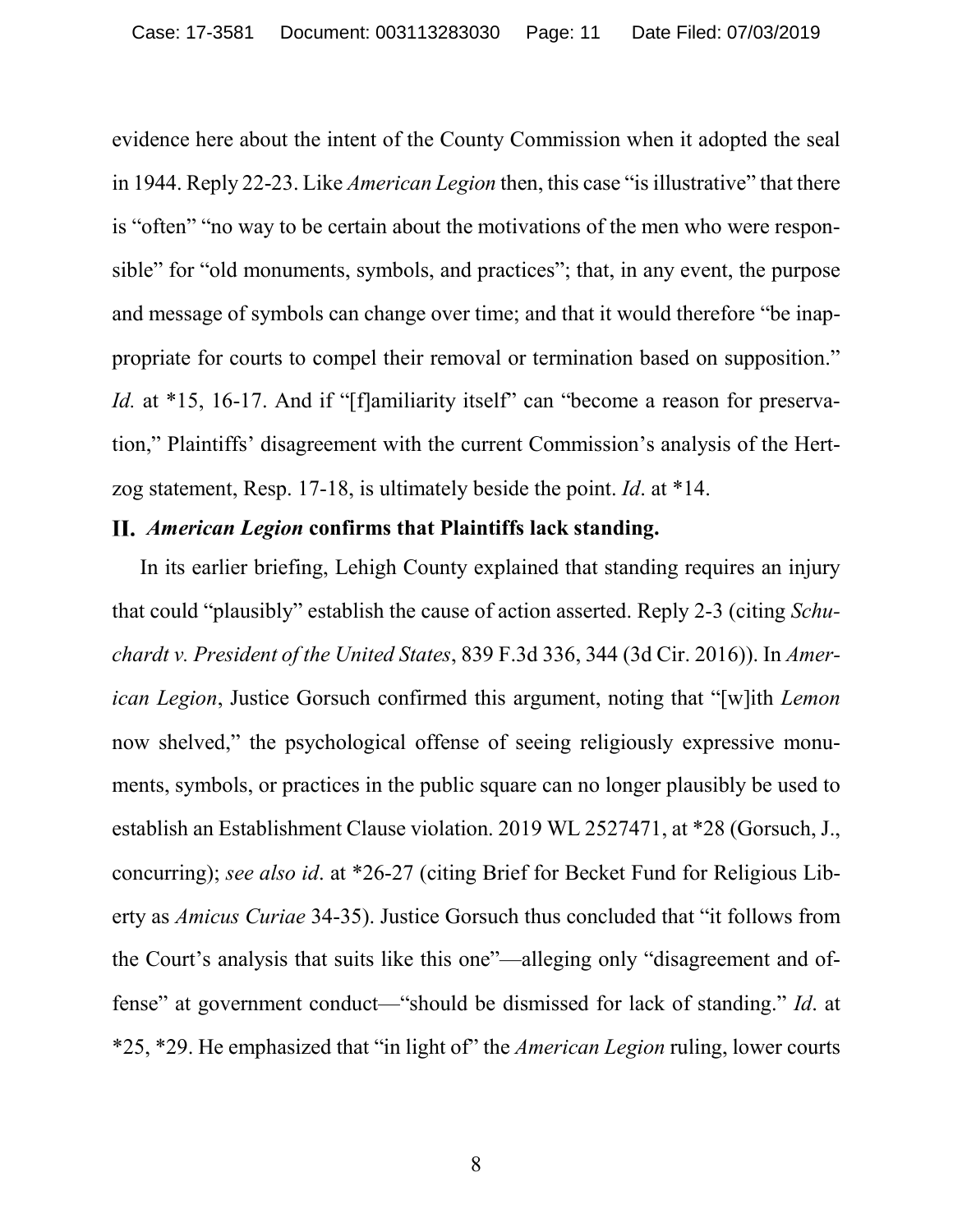"may dispose of cases like these on a motion to dismiss rather than enmeshing themselves for years in intractable disputes sure to generate more heat than light." *Id*. at \*29. The Court thus should find that Plaintiffs lack standing.

#### **This Court should apply** *American Legion* **to the facts of this case in the first instance.**

Remand is not warranted. A court always "retains the independent power to identify and apply the proper construction of governing law." *Kamen v. Kemper Fin. Servs., Inc.*, 500 U.S. 90, 99 (1991). Indeed, it is more proper for this Court to "reevaluate" any Third Circuit precedent which now "conflicts with intervening Supreme Court precedent" than to send the case back to the district court*. In re Krebs*, 527 F.3d 82, 84 (3d Cir. 2008).

Nor is further factfinding necessary. The age of the seal is undisputed, and further review of the facts after the district court has already ruled on cross-motions for summary judgment would be unproductive. *Freethought Soc'y of Greater Phila. v. Chester County*, 334 F.3d 247, 255-56 (3d Cir. 2003) (applying "plenary review over the District Court's underlying legal conclusions"). Furthermore, *American Legion*  relied on principles that have long been part of the Court's Establishment Clause jurisprudence—including that passage of time is "determinative" and that iconoclasm against longstanding religiously expressive monuments, symbols, and practices would itself "exhibit a hostility toward religion that has no place in our Establishment Clause traditions." *Van Orden*, 545 U.S. at 702, 704 (Breyer, J., concurring). The parties thus already had awareness of, and fully explored, these principles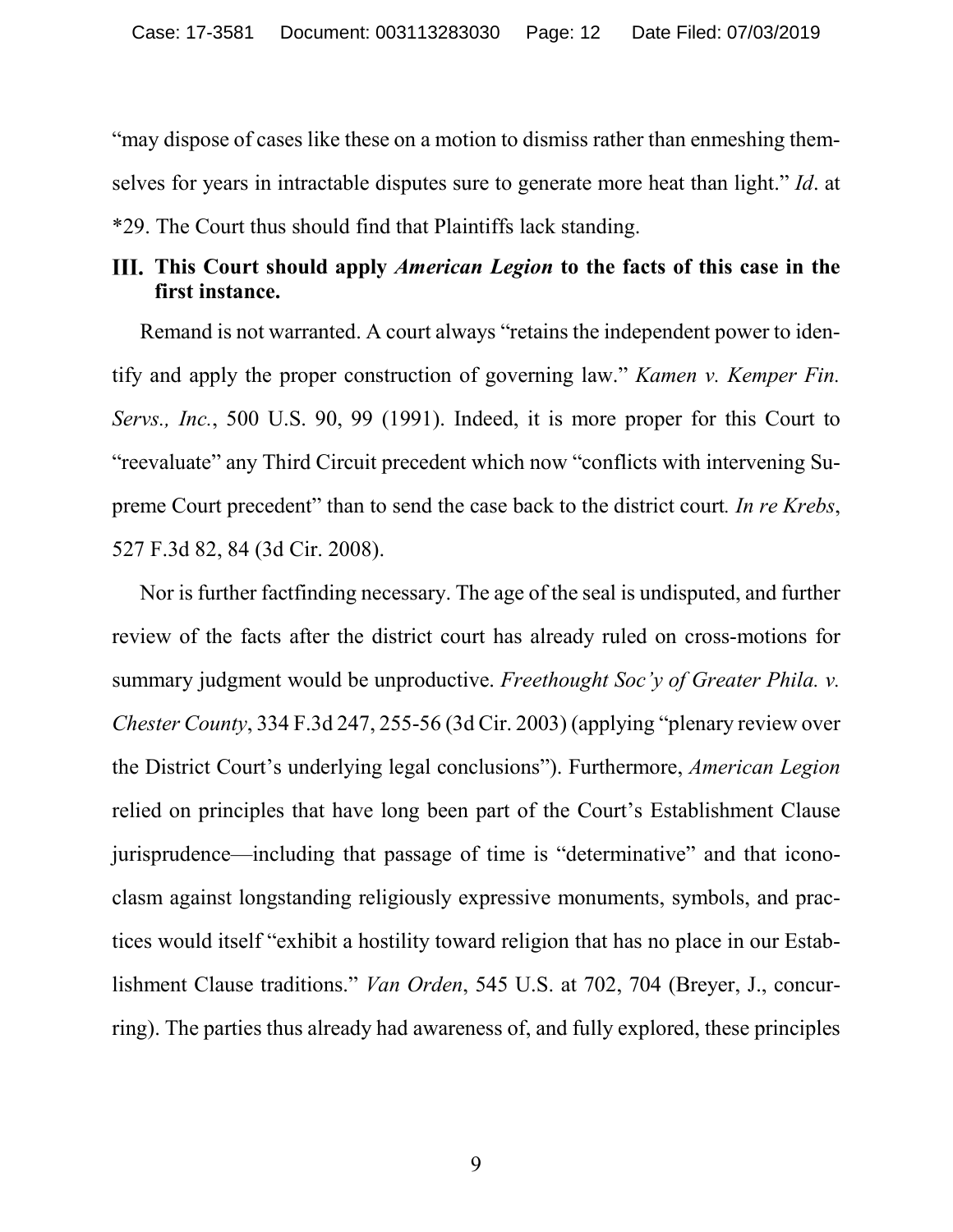in the district court. Furthermore, *American Legion* counsels against striving for perfection in understanding the past, recognizing that there is often "no way to be certain" as to the purposes and messages underlying any particular religious expression in public monuments, symbols, and practices. 2019 WL 2527471, at \*12. The Supreme Court itself set the standard by fully resolving the dispute in *American Legion* without remanding for further proceedings.

Regarding the examples of religious symbolism on government property that Lehigh County provided for the first time in its appellate brief, *see* Br. 4-24, *American Legion* itself again demonstrates that this Court may properly consider them without remanding for the district court's take. In dozens of footnotes, including one focused on government seals, the *American Legion* Court cited everything from century-old books to modern-day websites and newspaper articles to identify *sua sponte*  abundant examples of government-sponsored symbols that use religion to convey history and culture—including many of the very symbols identified in the County's briefs. *See* 2019 WL 2527471, at \*14 & n.22. This Court likewise may consider these other religiously expressive monuments, symbols, and practices without remanding to the district court. Reply 11-12.

#### **CONCLUSION**

This Court should vacate and remand with instructions to dismiss the case for lack of standing. Alternatively, if the Court reaches the merits, it should confirm that *Lemon* does not apply to religious displays and, in any event, hold that the cross on Lehigh County's seal is protected by the presumption of constitutionality for longstanding religious displays and practices.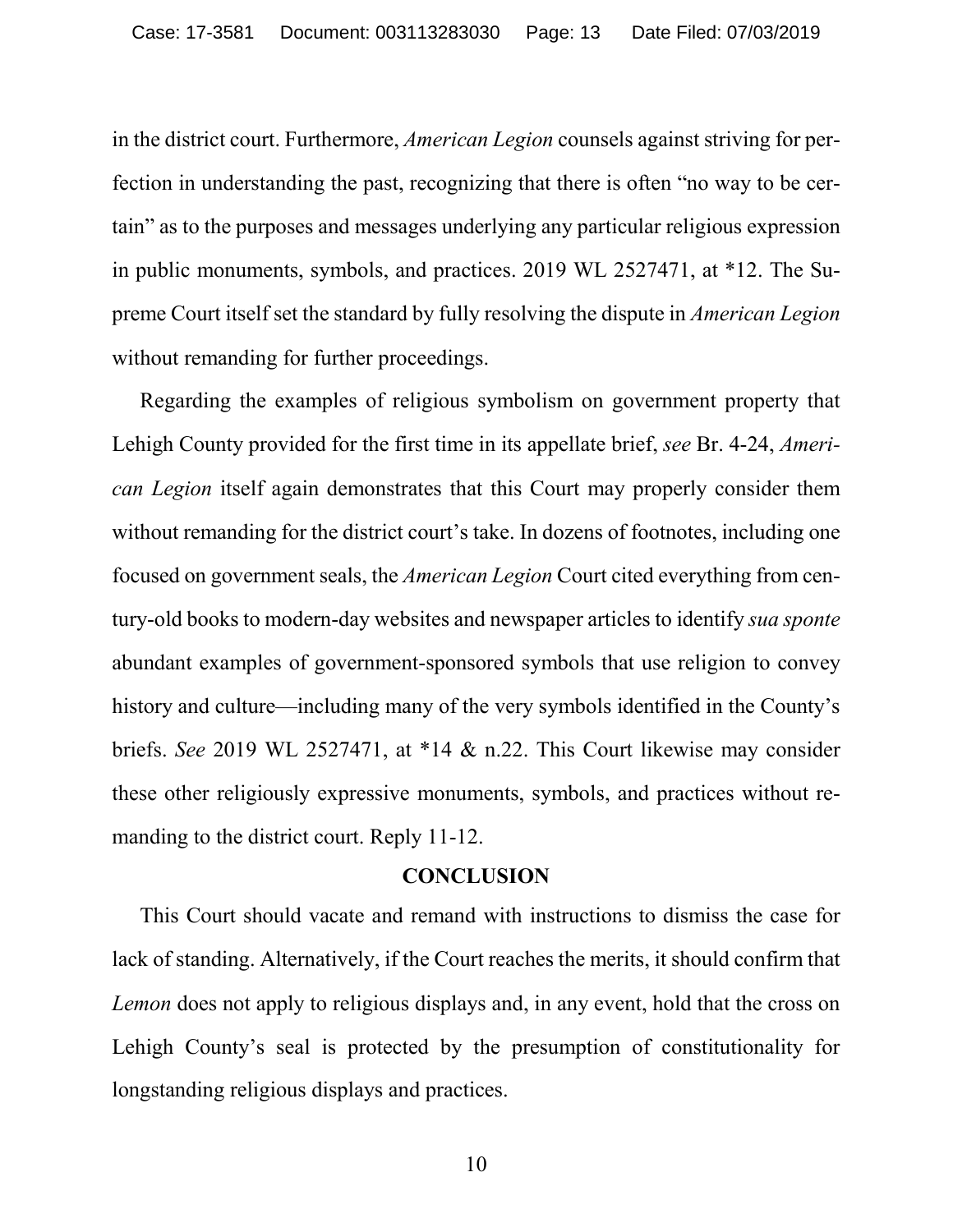Dated: July 3, 2019

Respectfully submitted,

*/s/ Eric Baxter*   $\mathcal{L}_{\text{max}}$ ERIC S. BAXTER DIANA M. VERM JOSEPH C. DAVIS The Becket Fund for Religious Liberty 1200 New Hampshire Ave. NW Suite 700 Washington, DC 20036 (202) 955-0095 ebaxter@becketlaw.org

*Counsel for Defendant-Appellant*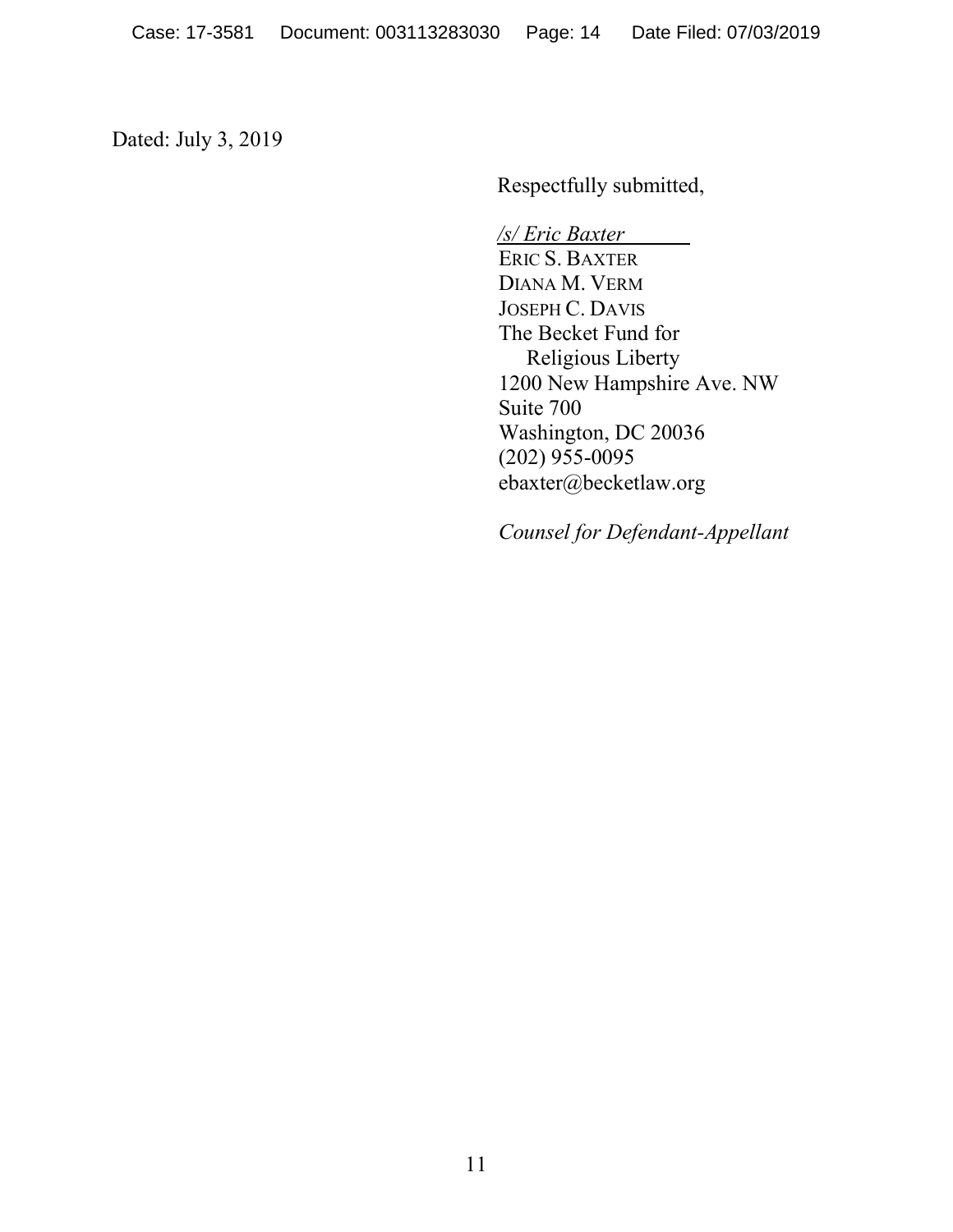## **CERTIFICATE OF COMPLIANCE WITH FEDERAL RULE OF APPELLATE PROCEDURE 32(A) AND LOCAL RULE 31.1**

I hereby certify that the following statements are true:

- 1. This brief complies with the page limitation imposed by this Court's order of June 25, 2019.
- 2. This brief complies with the typeface and typestyle requirements of Federal Rule  $32(a)(5)$  and  $32(a)(6)$ . It has been prepared in a proportionallyspaced typeface using Microsoft Office Word 2016 in 14-point Times New Roman font.
- 3. This brief complies with the electronic filing requirements of Local Rule 31.1(c). Bitdefender Endpoint Security Tools has been run on the file containing the electronic version of this brief and no virus has been detected.

Executed this 3d day of July 2019.

 */s/ Eric Baxter*  Eric S. Baxter